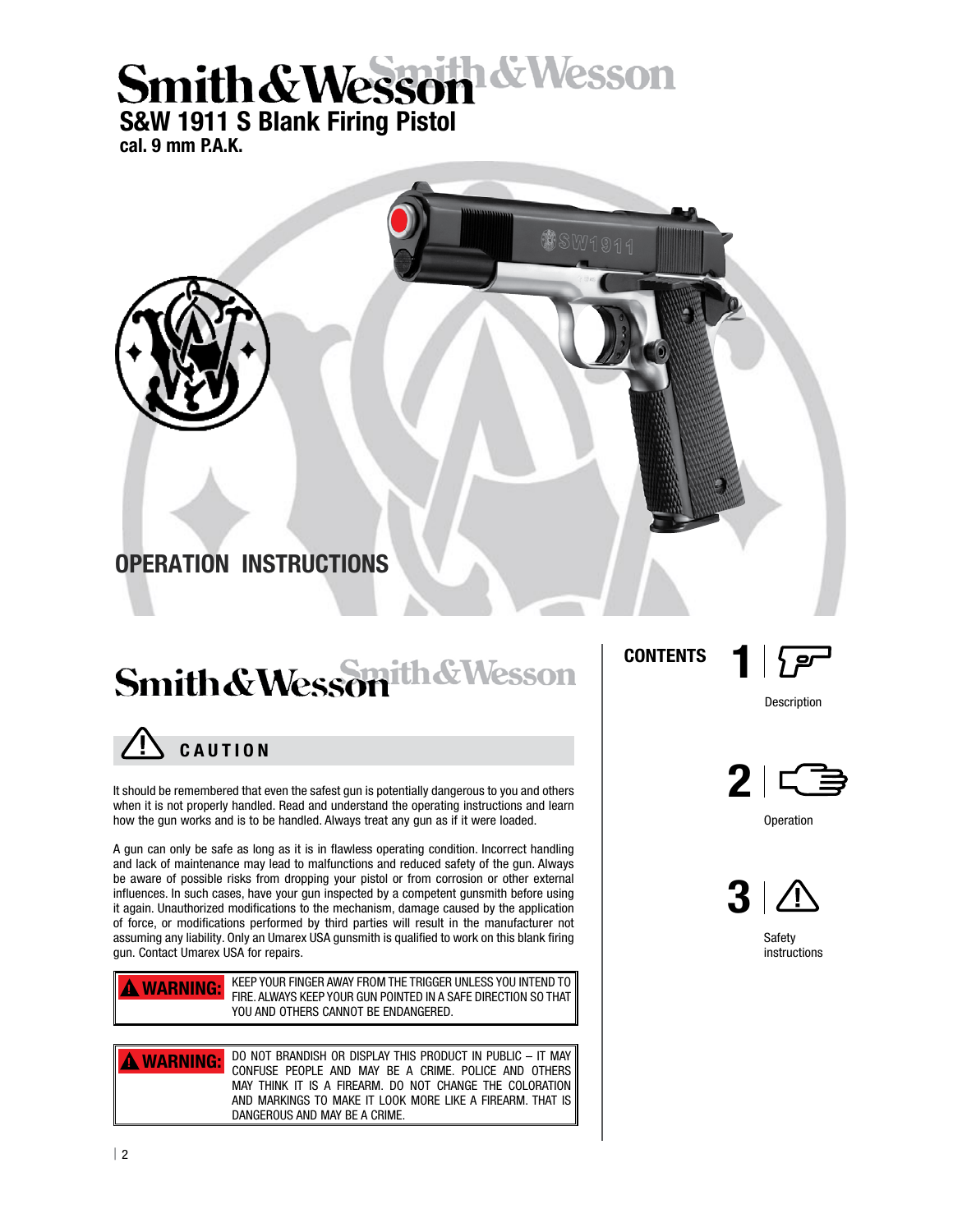### Smith & Wesson th & Wesson

FAILURE TO FOLLOW BASIC GUN SAFETY AND THE OPERATING INSTRUCTIONS FOR YOUR PISTOL MAY CAUSE SERIOUS PERSONAL **A WARNING:** FAILURE TO FOLLOW BASIG GUN SAFETY AND THE OPERATING INSTRUGTIONS FOR YOUR PISTOL MAY OR DEATH. DESIGNED FOR EXPERIENCED SHOOTERS. RECOMMENDED FOR ADULT USE ONLY.

THE PARTS OF YOUR NEW PISTOL

If you learn the names of the parts of your pistol, you'll find it easier to understand these instructions. Read the manual carefully to get the most out of your new blank firing pistol.

| 3              | 5 | 6                          |                 |                         |                                                                                |
|----------------|---|----------------------------|-----------------|-------------------------|--------------------------------------------------------------------------------|
|                |   | $\mathbf 0$                | muzzle          | $\boldsymbol{0}$        | safety                                                                         |
|                |   | ❷                          | front sight     | $\boldsymbol{\Theta}$   | grip                                                                           |
| <b>OSW1911</b> |   | ❸                          | gas port        | $\boldsymbol{\Theta}$   | magazine                                                                       |
|                |   | $\bf o$                    | slide           | ⊕                       | magazine release                                                               |
|                |   | $\boldsymbol{\Theta}$<br>8 | rear sight      | $\bf \Phi$              | trigger                                                                        |
|                |   | $\boldsymbol{\Theta}$      | hammer          | ℗                       | slide release                                                                  |
|                |   |                            | <b>VARNING:</b> |                         | NEVER AIM AT PEOPLE EVEN IF THE PISTOL<br>IS NOT LOADED. THE PISTOL SHOULD NOT |
|                |   |                            |                 | INJURIES CAN BE CAUSED. | BE FIRED POINT-BLANK RANGE AS SEVERE                                           |
|                |   |                            |                 |                         |                                                                                |

 $3<sup>1</sup>$ 

# $2.1 \subset \Rightarrow$  HANDLING OF THE SAFETY

IT SHOULD BE MADE A COMMON HABIT TO LEAVE THE MANUAL SAFETY ENGAGED UNTIL YOU REALLY INTEND TO FIRE. **A WARNING:** 

To engage the safety, turn the safety lever as shown in fig. 1. Push it to its upper position to put in "ON SAFE". To put it off safe (fire), push the safety lever to its lower position.



### INSPECTION BEFORE USE  $2.2 \simeq$   $\mathbb{C}$  inspection before use and  $\mathbb{C}$

1. Check to make sure the chamber and magazine are empty. Remove the magazine, retract the slide. After the slide has been released, the recoil spring will return the slide fully forward into battery.

2. To decock the gun (check to make sure the chamber is empty), hold the hammer with your thumb, pull the trigger and let the hammer slowly travel forward. Insert the empty magazine and engage the safety (put ON SAFE).

| <b>A WARNING:</b> MAKE SURE THAT THE PISTOL IS UNLOADED (CHAMBER CLEARED OF ANY OBSTRUCTIONS, |
|-----------------------------------------------------------------------------------------------|
| MAGAZINE EMPTY) BEFORE INSPECTION AND<br>THAT THE SAFETY IS ENGAGED (ON SAFE).                |
|                                                                                               |

### $2.3$   $\subset \Rightarrow$  INSPECTION AFTER USE

ALWAYS BE EXTREMELY CAREFUL AND AVOID SITUATIONS WHICH COULD LEAD TO AN ACCIDENT. ! CAUTION:

MAKE SURE THAT THE PISTOL IS UNLOADED (CHAMBER MUST BE CLEAR) AFTER USE AND MAKE CERTAIN THAT THE MAGAZINE IS EMPTY. ! WARNING:

| <b>WARNING:</b> | THIS PISTOL UTILIZES BLANK CARTRIDGES<br>WHICH CONFORM WITH SAAMI STANDARDS |
|-----------------|-----------------------------------------------------------------------------|
|                 | OR CIP STANDARDS RESPECTIVELY. PLEASE                                       |
|                 | NOTE THE CHAMBER IS ONLY DESIGNED                                           |
|                 | TO ACCEPT BLANK CARTRIDGES. IT IS NOT                                       |
|                 | DESIGNED TO ACCEPT ANY FIXED AMMUNITION                                     |
|                 | CARTRIDGE OR LIVE CARTRIDGE. BEFORE USING I                                 |
|                 | THIS PISTOL PLEASE CAREFULLY READ THE                                       |
|                 | "OPERATING INSTRUCTIONS" AND THE "SAFETY                                    |
|                 | PRECAUTIONS", ONLY WHEN YOU ARE CERTAIN                                     |
|                 | YOU HAVE FULLY FAMILIARIZED YOURSELF WITH                                   |
|                 | THE FUNCTION OF YOUR GUN SHOULD YOU                                         |
|                 | PRACTICE LOADING, UNLOADING AND FIRING.                                     |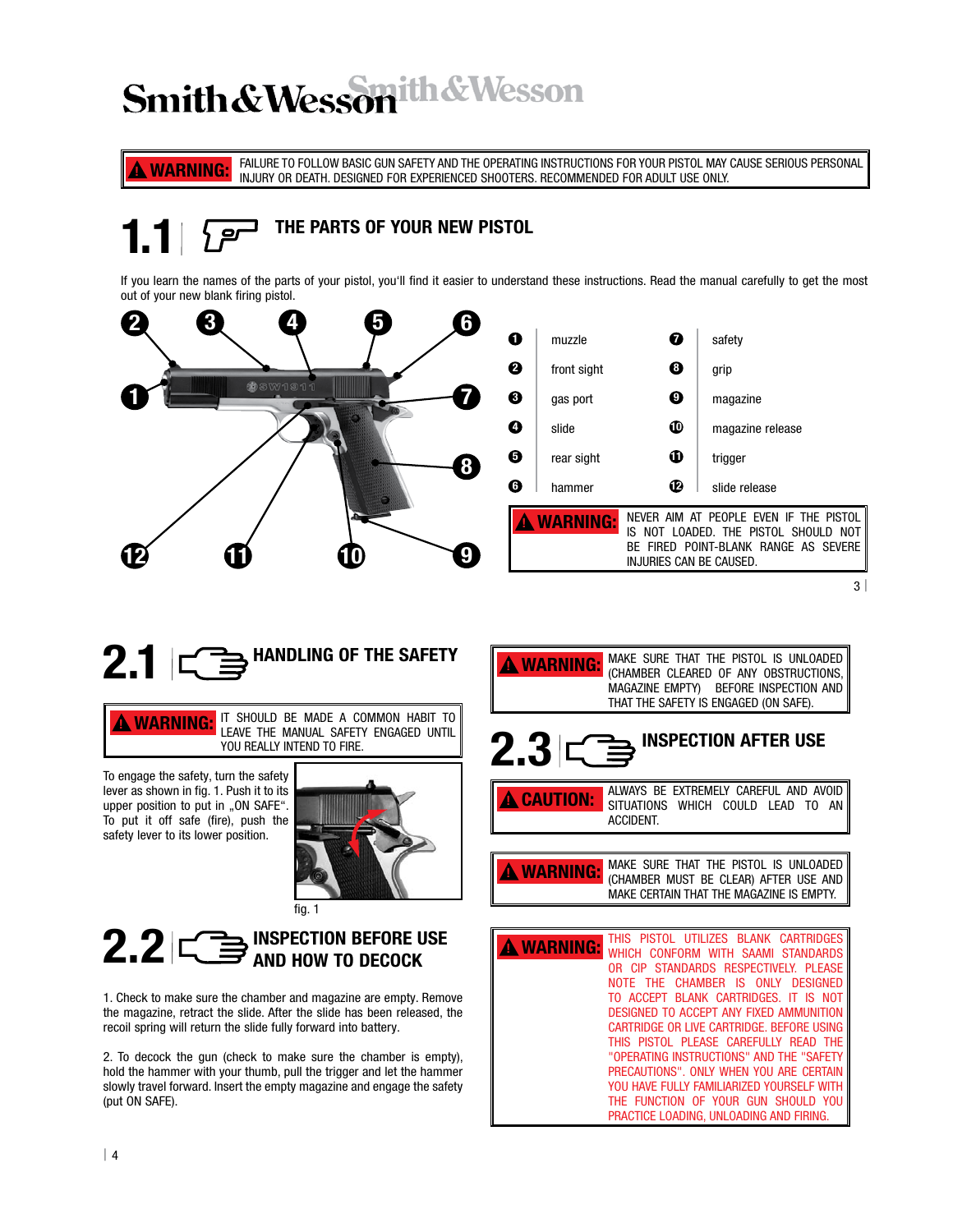# $2.4$   $\subset \Rightarrow$  <sup>LOADING</sup> THE MAGAZINE







The magazine is released by depressing the magazine release with the thumb. It may then be removed from the magazine well by pulling it downwards (fig. 2). Hold the magazine in your left hand and insert up to 9 cartridges with your right hand (fig. 3).

| $\parallel$ never aim at people even if the pistol $\parallel$<br><b>A WARNING:</b> IS NOT LOADED. DO NOT FIRE THE PISTOL AT |
|------------------------------------------------------------------------------------------------------------------------------|
| POINT-BLANK RANGE AS SEVERE INJURIES CAN<br>BE CAUSED.                                                                       |

### $2.5$   $\subset \Rightarrow$  LOADING THE PISTOL

To load the pistol, insert the loaded magazine into the magazine well and push it fully home until it locks. The pistol is now loaded. Pull the slide back and then release it. The slide will quickly travel forward, will chamber a round and will be cocked. Now the gun is ready to fire. It should be handled with the utmost care.





If the pistol stops shooting while cartridges are still left in the magazine, unload the pistol as follows:

Remove the magazine from the magazine well, pull the slide back to extract and eject the round from the chamber (fig. 4). Then decock the pistol as stated in 2.2 on page 4.

AVOID CONTACT WITH **CAUTION: PINCH POINT** AVUID CONTR

 MAKE A VISUAL INSPECTION OF THE CHAMBER **WARNING:** MAKE A VISUAL INSPI

5 |

# $2.7$   $\subset \mathbb{B}$ <sup>SLIDE RELEASE</sup>

After the last cartridge is fired, the slide automatically remains in its rearmost position. After a loaded magazine has been inserted, slight pressure downward on the slide release is sufficient to release the slide which will travel forward and chamber a new round (see fig. 5). The gun is now ready to fire again.



Push the safety lever down, the safety is now disengaged. CAUTION: The pistol is now ready to fire.

Always hold the pistol in a safe direction and in a way that you and other persons are not endangered. We recommend the use of personal protective equipment consisting of ear plugs and protective shooting glasses. After each round fired, the pistol automatically reloads a new cartridge. This action will be repeated until the magazine is empty.

After the last cartridge is fired, the slide automatically remains in its rearmost position. If firing is to be continued, the empty magazine is to be exchanged for a full one. Slight pressure of the thumb on the slide

fig. 7





| 6



will travel to its forward position, taking a new cartridge with it and chamber it (fig. 5). The pistol is again ready to fire.

release will release the slide which



fig. 5

| <b>WARNING:</b>   | NEVER FIRE THE PISTOL VERTICALLY!<br>NEVER AIM THE PISTOL AT PETS OR HUMANS!<br>ONLY USE IT IN THE OPEN! MAKE SURE YOUR<br>SHOOTING AREA IS CLEAR AND THAT YOU ARE<br>SUFFICIENTLY FAR AWAY FROM FLAMMABLE<br><b>OBJECTS!</b>      |
|-------------------|------------------------------------------------------------------------------------------------------------------------------------------------------------------------------------------------------------------------------------|
| <b>A WARNING:</b> | THE PISTOL IS READY TO FIRE. PER SAFETY<br>INSTRUCTIONS LEAVE YOUR FINGER OFF THE<br>TRIGGER AND OUT OF THE TRIGGER GUARD<br>UNTIL IT IS POINTED IN A SAFE DIRECTION<br>AND YOU INTEND TO SHOOT.                                   |
| <b>WARNING:</b>   | POWDER GAS WILL ESCAPE FROM THE PISTOL<br>NEAR THE CHAMBER! WHEN FIRING THE<br>PISTOL ALWAYS HOLD THE GUN HORIZONTALLY<br>WITH ARM OUTSTRETCHED TO AVOID BEING<br>INJURED BY ESCAPING HOT POWDER AND<br>GAS (see figures 6 and 7). |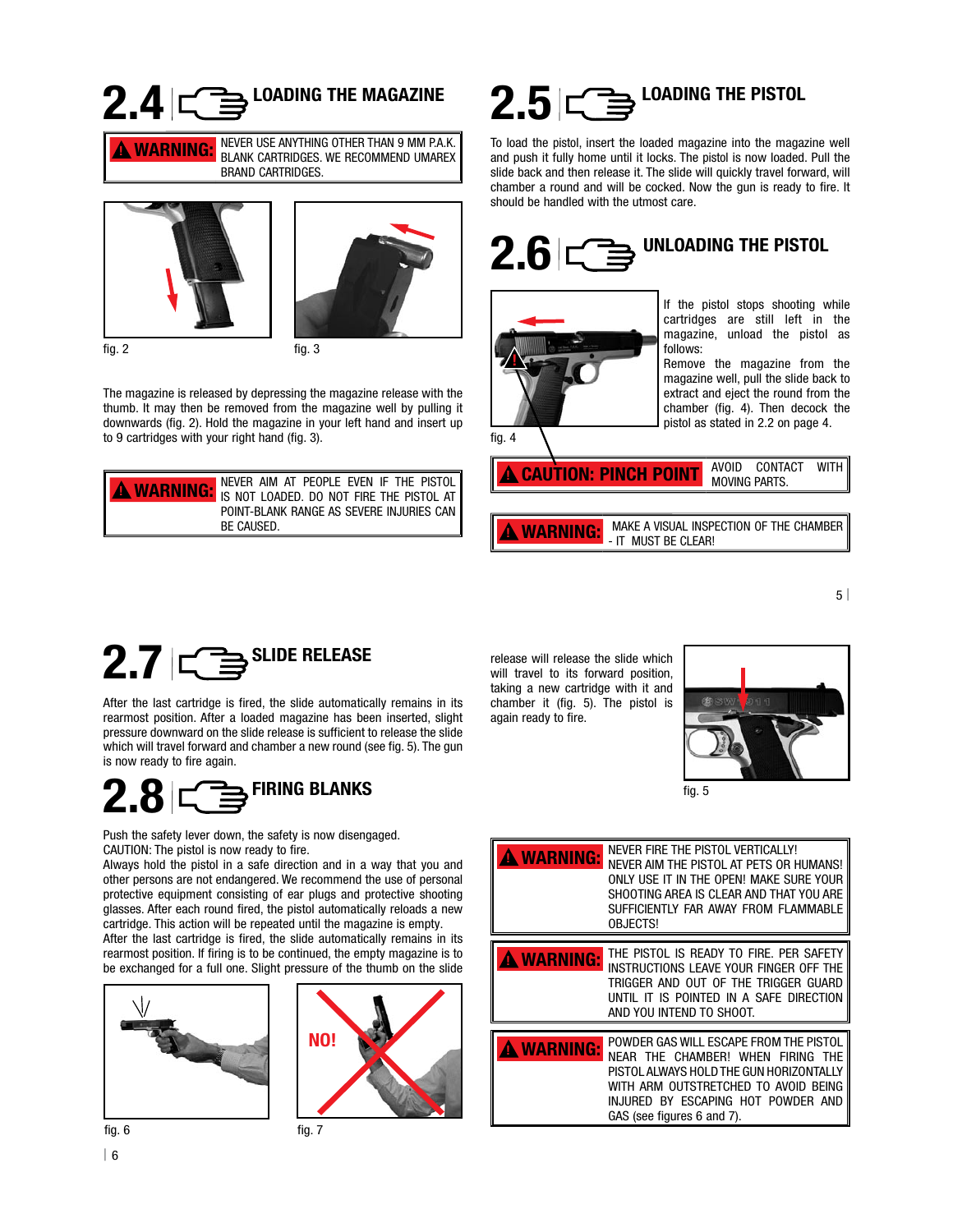| <b>A WARNING:</b> WEAR EYE AND EAR PROTECTORS SPECIFIED |
|---------------------------------------------------------|
| FOR FIREARM USE EVERY TIME YOU                          |
| DISCHARGE YOUR BLANK FIRING GUN. MAKE                   |
| SURE OTHERS IN THE VICINITY OF WHERE                    |
| YOU WILL BE SHOOTING DO SO AS WELL.                     |
| FAILURE TO FOLLOW THIS WARNING WILL                     |
| CAUSE SERIOUS PERSONAL INJURY.                          |

#### CLEANING AND MAINTENANCE

In order to keep the gun functional and to extend its service life, the Smith & Wesson 1911 S should be cleaned and maintained at regular intervals. After every use, we strongly recommend to disassemble, clean and lubricate the pistol, and keep it in a safe, secure and dry place. To clean the gun brush the chamber with the enclosed brush. Then dry and oil it. It is advisable to lubricate with oil, before using the pistol after an extended period of inactivity.

| <b>A WARNING:</b> BEFORE ANY MAINTENANCE, MAKE SURE |
|-----------------------------------------------------|
| CLEARED OF ANY OBSTRUCTIONS, MAGAZINE               |
| EMPTY) AND THAT THE SAFETY IS ENGAGED               |
| (ON SAFE).                                          |

#### **STORAGE**

Keep this pistol and ammunition away from children and unauthorized persons. Guns should be stored separately from ammunition. Check to make sure gun is unloaded when removing from storage or getting from another person.

NEVER STORE A LOADED PISTOL AND NEVER **WARNING:** NEVER STORE A LOADED PISTOL AND NEVERTHENDED!



#### REPAIR OF UMAREX-PISTOLS

| A GUN WHICH FAILS TO FUNCTION PROPERLY<br>WARNING: A GUN WEIGHT INLU TO LOCALE OF SAFELY<br>STORED IN A WAY THAT PREVENTS ITS USE<br>BEFORE IT IS REPAIRED. IT IS DIFFICULT TO<br>REPAIR A GUN. AND IMPROPER ASSEMBLY<br>CAN LEAD TO DANGEROUS MALFUNCTIONS<br>OR SERIOUS INJURY. CONTACT UMAREX USA |
|------------------------------------------------------------------------------------------------------------------------------------------------------------------------------------------------------------------------------------------------------------------------------------------------------|
| SERVICE DEPARTMENT FOR REPAIRS. PHONE:<br>479-646-4210.                                                                                                                                                                                                                                              |

#### **SPECIFICATIONS**

| 9 mm P.A.K. |              |  |
|-------------|--------------|--|
| 220 mm      | (8.6 in.)    |  |
| 140 mm      | (5.5 in.)    |  |
| 33 mm       | (1.3 in.)    |  |
| 129 mm      | (5.0 in.)    |  |
| 940 a       | $(2.0$ lbs.) |  |
| 9 rounds    |              |  |
|             |              |  |

7 |



This product is warranted to the retail consumer for one (1) year from date of purchase against defects in material and workmanship and is not transferable.

WHAT IS COVERED - Replacement parts and labor.

WHAT IS NOT COVERED - Shipping charges to Umarex USA for defective product and damages caused by abuse or failure to perform normal maintenance as well as any other expense. Consequential damages, or incidental expenses, including damage to property. Some states do not allow the exclusion or limitation of incidental or consequential damages, so the above limitation or exclusion may not apply to you.

WARRANTY CLAIMS - Warranty Claims and Repair for U.S. and Canadian customers only. Call Umarex USA (479)-646-4210 and ask for the Service Department. If it is determined a return is necessary, you will be issued a Return Authorization Number. Write this number boldly on the box and return the product prepaid to Umarex USA. Your name, address, phone number and a note explaining the defect found must be included in the package. A copy of the original purchase receipt must accompany the return. Include a check made to Umarex USA in the amount of \$14.95 to cover shipping and handling. NEVER SHIP A LOADED GUN. NEVER SHIP A GUN WITH AMMO.

IMPLIED WARRANTIES - Any implied warranties, including the implied warranties of merchantability and fitness for a particular purpose, are limited in duration to one (1) year from date of retail purchase. Some states do not allow limitations on how long an implied warranty lasts, so the above limitations may not apply to you. To the extent any provision of this warranty is prohibited by federal, state, or municipal law which cannot be preempted, it shall not be applicable. This warranty gives you specific legal rights, and you may also have other rights which vary from state to state and country to country.

To validate this warranty - Send in the registration card within 30 days to: Umarex USA, 6007 South 29th Street, Fort Smith, Arkansas 72908 or Register online at www.UmarexUSA.com.

THE COMPONENTS OF YOUR BLANK FIRING GUN WERE ENGINEERED AND MANUFACTURED TO DELIVER OPTIMUM PERFORMANCE. ANY MODIFICATION OR TAMPERING WITH YOUR GUN MAY CAUSE A MALFUNCTION, WILL VOID YOUR WARRANTY, AND MAY MAKE IT UNSAFE TO USE. ANY CHANGE IN PERFORMANCE (SUCH AS A LOWERED TRIGGER PULL FORCE AND SHORTENED TRIGGER TRAVEL), INDICATES POSSIBLE MODIFICATION, TAMPERING, AND/OR WEAR. SUCH GUN SHOULD BE INSPECTED, REPLACED, OR PROPERLY REPAIRED BY ONLY QUALIFIED UMAREX USA PERSONNEL. ANY GUN THAT HAS BEEN DROPPED SHOULD BE CHECKED BY QUALIFIED PERSONNEL TO ENSURE THAT ITS FUNCTION HAS NOT BEEN AFFECTED. **A WARNING:**